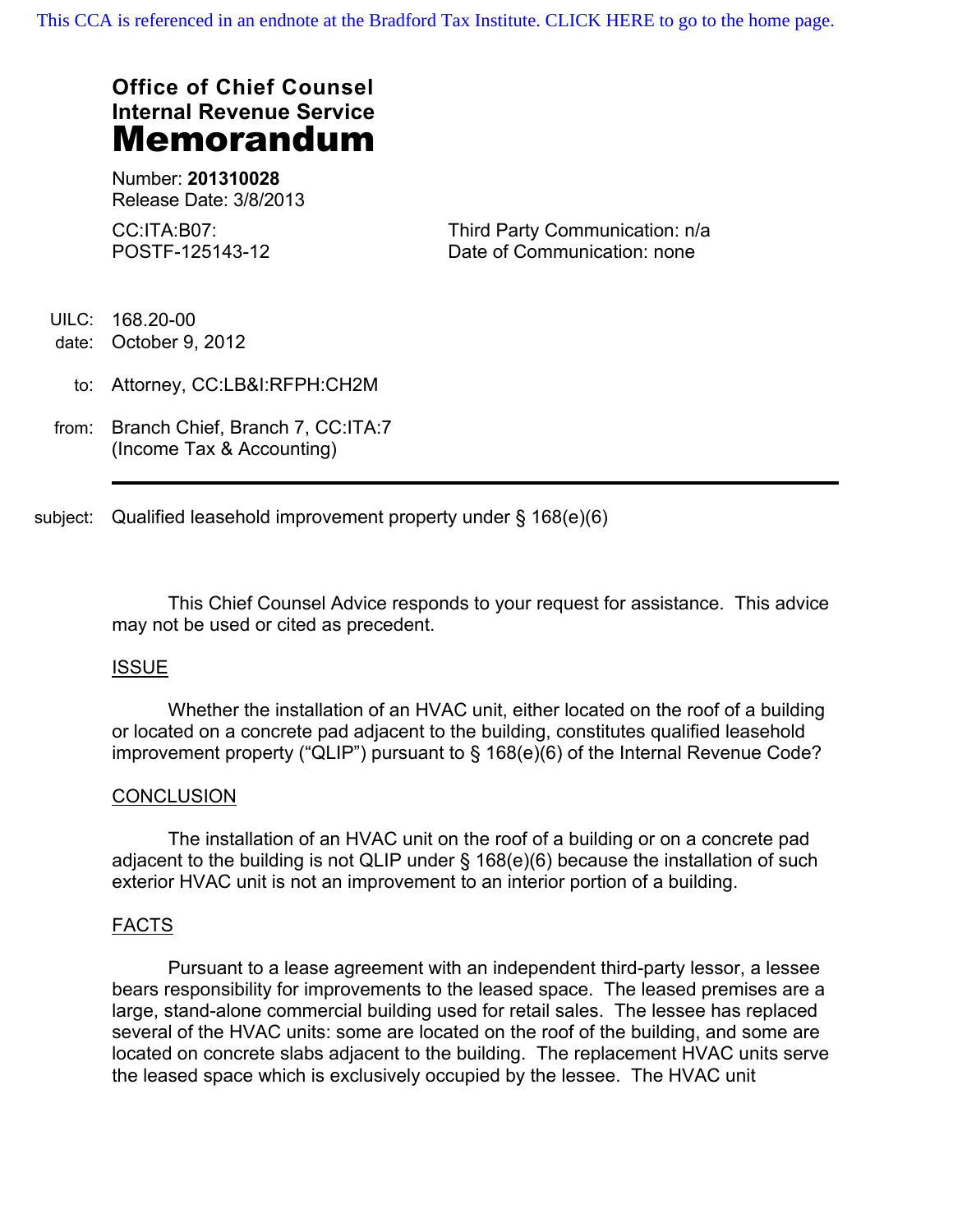replacements do not benefit a common area, are not part of the internal structural framework of the building, and do not enlarge the building. The HVAC unit replacements were placed in service by the lessee after October 22, 2004, and before January 1, 2012, and were placed in service more than three years after the building on which they are located or with which they are associated was first placed in service.

The building that is the subject of the lease agreement between the lessee and the lessor is nonresidential real property under § 168(e)(2). Moreover, the lessee claims that the replacement HVAC units are nonresidential real property and are QLIP.

#### LAW AND ANALYSIS

Section 167(a) provides that there shall be allowed as a depreciation deduction a reasonable allowance for the exhaustion, wear and tear, and obsolescence of property used in the taxpayer's trade or business. The depreciation deduction provided by § 167(a) for tangible property placed in service after 1986 generally is determined under § 168.

Under the general depreciation system (GDS) of § 168(a), the depreciation method, recovery period, and convention are prescribed in, respectively, § 168(b), (c), and (d). For nonresidential real property, the depreciation method is the straight-line method of depreciation. Section 168(b)(3)(A). Section 168(c) prescribes the applicable recovery period of 39 years to nonresidential real property. The applicable convention for nonresidential real property is the mid-month convention. Section 168(d)(2). Section 168(e)(2)(B) defines nonresidential real property as § 1250 property that is not residential rental property or property with a class life of less than 27.5 years.

However, § 168(e)(3)(E)(iv) provides that 15-year property includes QLIP. This classification is effective for property placed in service after October 22, 2004, and before January 1, 2012. For QLIP described in § 168(e)(6), the depreciation method is the straight-line method of depreciation. Section 168(b)(3)(G). Pursuant to § 168(c), 15-year property has a recovery period of 15 years. The applicable convention for QLIP is the half-year convention or the mid-quarter convention, as applicable. Section 168(d)(1) and (3).

Under  $\S$  168(e)(6), QLIP has the meaning given such term under  $\S$  168(k)(3), except that (A) in the case of an improvement made by the person who was the lessor of such improvement when such improvement was placed in service, such improvement shall be QLIP (if at all) only so long as such improvement is held by such person. Section 168(e)(6)(B) provides an exception to the rule under § 168(e)(6)(A) in the case of death and the transactions listed in  $\S$  168(e)(6)(B)(ii)-(v).

Section 168(k)(3)(A) provides that the term "QLIP" means any improvement to an interior portion of a building which is nonresidential real property if: (i) such improvement is made under or pursuant to a lease (as defined in  $\S$  168(h)(7)) by the lessee (or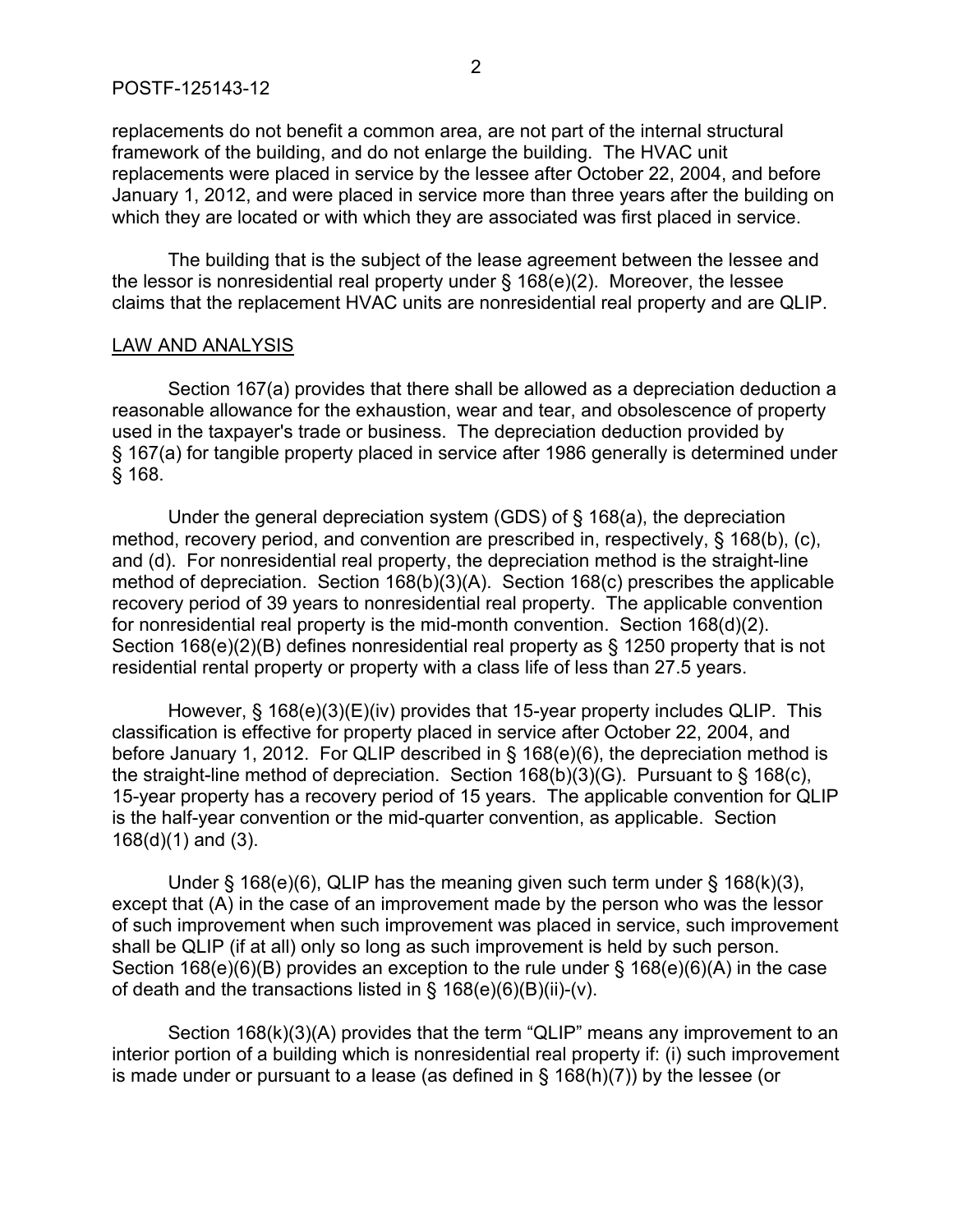sublessee), or by the lessor, of that portion; (ii) that portion is to be occupied exclusively by the lessee (or any sublessee) of the portion; and (iii) the improvement is placed in service more than three years after the date the building was first placed in service. Section 168(k)(3)(B) provides that QLIP does not include any improvement for which the expenditure is attributable to the enlargement of the building, any elevator or escalator, any structural component benefiting a common area, or the internal structural framework of the building.

Section 1.168(k)-1(c) of the Income Tax Regulations provides the rules relating to  $\S$  168(k)(3). For purposes of  $\S$  168(k),  $\S$  1.168(k)-1(c)(1) provides that qualified leasehold improvement property means any improvement, which is § 1250 property, to an interior portion of a building that is nonresidential real property if: (i) the improvement is made under or pursuant to a lease (as defined in  $\S$  1.168(k)-1(c)(3)(vi)) by the lessee (or a sublessee) of that interior portion, or by the lessor of that interior portion; (ii) the interior portion of the building is to be occupied exclusively by the lessee (or any sublessee) of that interior portion; and (iii) the improvement is placed in service more than 3 years after the date the building was first placed in service by any person. Section 1.168(k)-1(c)(2) provides that qualified leasehold improvement property does not include any improvement for which the expenditure is attributable to the enlargement of the building, any elevator or escalator, any structural component benefitting a common area, or the internal structural framework of the building. For purposes of § 1.168(k)-1(c), § 1.168(k)-1(c)(3) defines the following terms: building, common area, elevator, escalator, enlargement, internal structural component, lease, nonresidential real property, and structural component.

The term "structural component," defined in § 1.48-1(e)(2), includes such parts of a building as walls, partitions, floors and ceilings, as well as any permanent coverings therefore such as paneling or tiling; windows and doors; all components (whether in, on, or adjacent to the building) of a central air conditioning or heating system, including motors, compressors, pipes and ducts; plumbing and plumbing fixtures, such as sinks and bathtubs; electric wiring and lighting fixtures; chimneys; stairs; escalators, and elevators, including all components thereof; sprinkler systems; fire escapes; and other components relating to the operation or maintenance of a building.

The following analysis assumes that the replacement HVAC units are improvements that are required to be capitalized under § 263(a).

The facts presented show that most of the requirements of §§ 168(e)(6) and  $(k)(3)$  are otherwise satisfied, and none of the exceptions described in § 168 $(k)(3)(B)$ are present. The central issue is whether replacement HVAC units installed by the lessee on the outside of the building can satisfy the requirement in §§ 168(e)(6) that the improvement be "to an interior portion of the building which is nonresidential real property."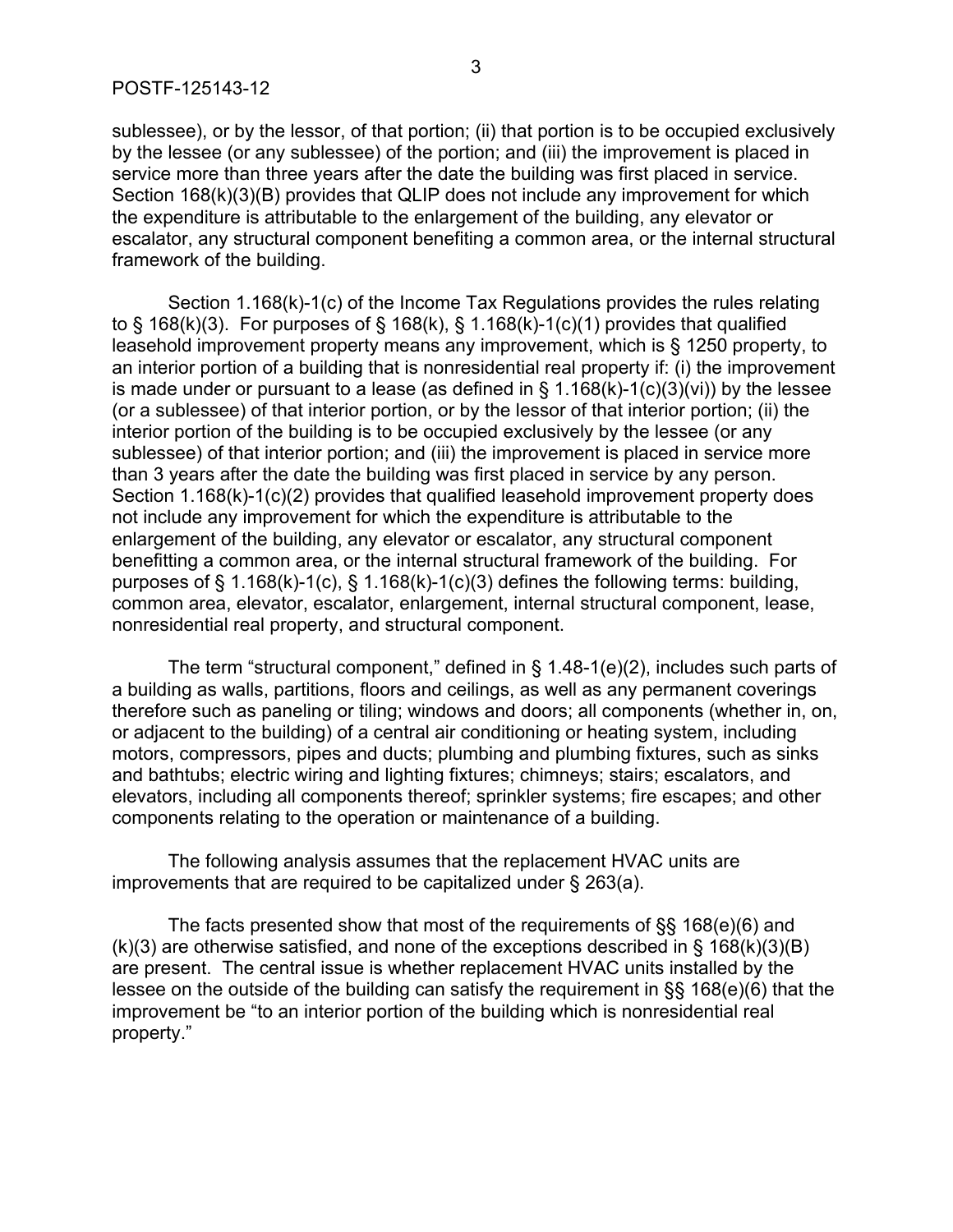There is no guidance in the statute, the legislative history, or in the regulations under § 1.168(k)-1(c) on the meaning of the language "to an interior portion" of a building. However, a plain reading of the statute provides guidance on what is meant by the term "interior portion" of a building. See Connecticut National Bank v. Germain, 503 U.S. 249, 254 (1992) (providing that Congress "says in a statute what it means and means in a statute what it says there" such that the interpretative analysis begins with the statute); Hatfried, Inc. v. Commissioner, 162 F.2d 628, 631 (3d Cir. 1947) (providing that if the meaning of the statute is clear and unambiguous, then it must be interpreted as Congress has written it, unless it leads to an absurd result).

In particular, the dictionary definition of the word "interior" provides guidance on the meaning of this word. See Crane v. Commissioner, 331 U.S. 1, 6 (1947) (stating that "words of statutes . . . should be interpreted where possible in their ordinary everyday senses"); United States v. Edward Rose & Sons, 384 F.3d 258, 263 (6<sup>th</sup> Cir. 2004) (using dictionary definition to determine the definition of a "common" area in a statute when use of the term was unambiguous). In this case, "interior," as an adjective, means "1: being within the limiting surface or boundary <~ communication>: INSIDE, INNER – opposed to *exterior*". Webster's Third New International Dictionary (1986).

Section 168(e)(6) requires that a qualifying improvement be made to an interior portion of a building which is nonresidential real property. The use of the word "interior" in § 168(e)(6) is clear and unambiguous. Based on the plain reading of the word "interior," § 168(e)(6) requires that a qualifying improvement be made to the inside or inner portion of the building.

Sections 168(e)(6) and (k)(3) are explicit as to the type of nonresidential real property (as defined in § 168(e)(2)(B)) that qualifies as QLIP, and narrowly provide that the improvement must be made to an interior portion of a building which is nonresidential real property, to qualify for a 15-year recovery period. While the replacement HVAC units installed on the roof of the building and on concrete slabs adjacent to the building are structural components of the building, these improvements are to the exterior of the building and not to the interior portion of the building.

In conclusion, HVAC units installed on the roof or on concrete pads adjacent to the building will not qualify as QLIP under §§ 168(e)(6) and (k)(3) because the improvements are not to an interior portion of a building.

### CASE DEVELOPMENT, HAZARDS AND OTHER CONSIDERATIONS